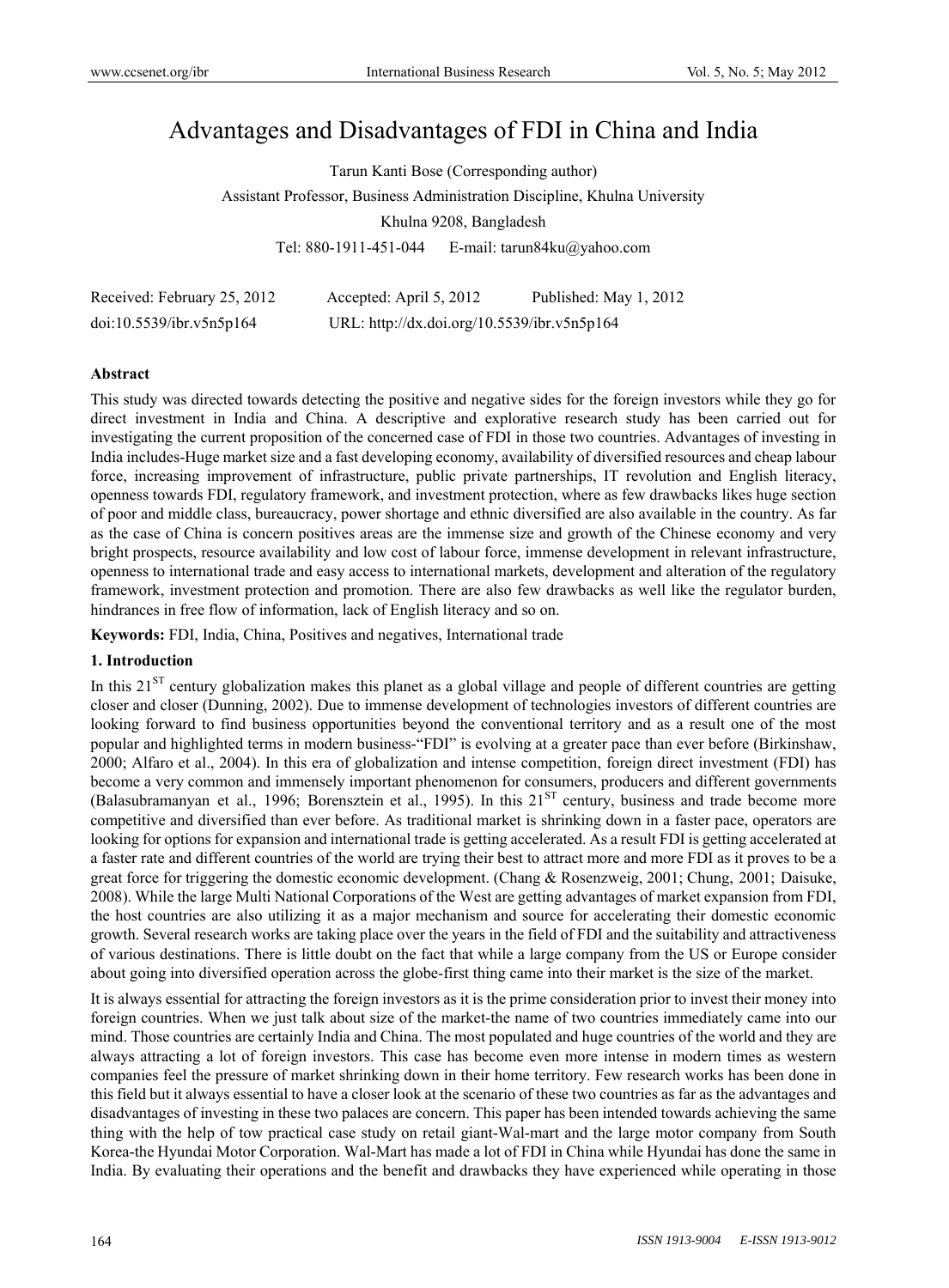two countries will be evaluated and also with the help of thorough literature review the advantages and disadvantages of FDI in India and China will be expressed.

## **2. Research Question**

The main research questions of this study are:

- What are the advantages and disadvantages of FDI in China?
- What are the advantages and disadvantages of FDI in India?

The entire research work has been done for the successful answering of the above mentioned research question.

# **3. Methodology**

Methodology is always the most important of any study. It provides the necessary base and structure of every article. Therefore, a sound methodology is always the most prioritized concern of each and every research. The case was also similar for this study. Proper and adequate importance has been given for preparing the methodology and afterwards it has been decided that a qualitative and descriptive research methods are appropriate for this study. The entire methods has been done and directed towards achieving the above mentioned research questions. The research questions consisted of evaluating advantages and disadvantages of FDI in China and India. In order to answering the research questions efficiently thorough review of the existing literature has been done and descriptive data has been gathered which is essentially relevant for this study. Those data consisted of qualitative output and thus explain the positives and negative sides of FDI in those two highly popular destinations for western investors. Along with that-two case studies on Wal-mart and Hyundai corporation has been done two evaluate the scenario from practical perspectives along with theoretical base. Wal-Mart is operating in China for quite few years and so is Hyundai in India. Thus, the experiences of those two companies have been detected and by that process the benefits and drawbacks of FDI in India and China has been evaluated more comprehensively.

# **4. Conceptual Framework**

# *4.1 Defining FDI*

Before interpreting the immense importance of FDI for countries as well as for investors it is important to define the term and concept FDI itself (Agosin & Mayer, 2000). According to IMF, FDI is the category of international investment that reflects the objective of a resident entity in one obtaining a 'lasting interest' and control in an enterprise resident in another economy (Bandelji, 2002; Hein, 1992). Few academicians and researchers define FDI as an investment by foreign corporation in any country. A common example of foreign direct investment is a situation in which a foreign company comes into a country to build or buy a factory. Afterwards they initiate the operation in respective countries by investing further through recruiting HR and also initiating manufacturing or distribution. From the definition itself the sky-high importance of FDI is clearly observable. Not only it serves the goal of economic development of the host country but also it assists the investors as well in a great way (Jun & Singh, 1996; Lim, 1983; Lucas, 1993).

## *4.2 Immense Importance of FDI*

FDI serves the objectives of both the host country and foreign investors in various ways:

4.2.1 Importance of FDI from Country Perspectives

FDI always brings certain benefits to national economies. It can contribute to Gross Domestic Product, Gross Fixed Capital Formation and balance of payments. There have been empirical studies indicating a positive link between higher GDP and FDI inflows. FDI can also contribute toward debt servicing repayments, stimulate export markets and produce foreign exchange revenue. Foreign direct investment (FDI) is increasingly being recognized as an important factor in the economic development of countries (Kamath, 1994; Lemoine, 2000).

Besides bringing capital, it facilitates the transfer of technology, organizational and managerial practices and skills as well as access to international markets. More and more countries are striving to create a favourable climate to attract FDI. In addition to reducing the restrictions on the entry of FDI, they are actively liberalizing their FDI regimes. FDI is a major source of economic development of developing and under developing countries (Lall, 2000; OECD, 2000; Zhang, 2001b).

# 4.2.2 Importance of FDI from Investors Perspective

As host countries are getting advantages of FDI and, the investors are also not far behind in terms of their benefits. FDI assist the investing company in a number of ways. FDI enhances the domestic competitiveness, provides the opportunity of taking significant advantages of international trade technology, contributes towards increasing of sales and profit, extends sales potentials of the existing products, maintains cost competitiveness in the domestic market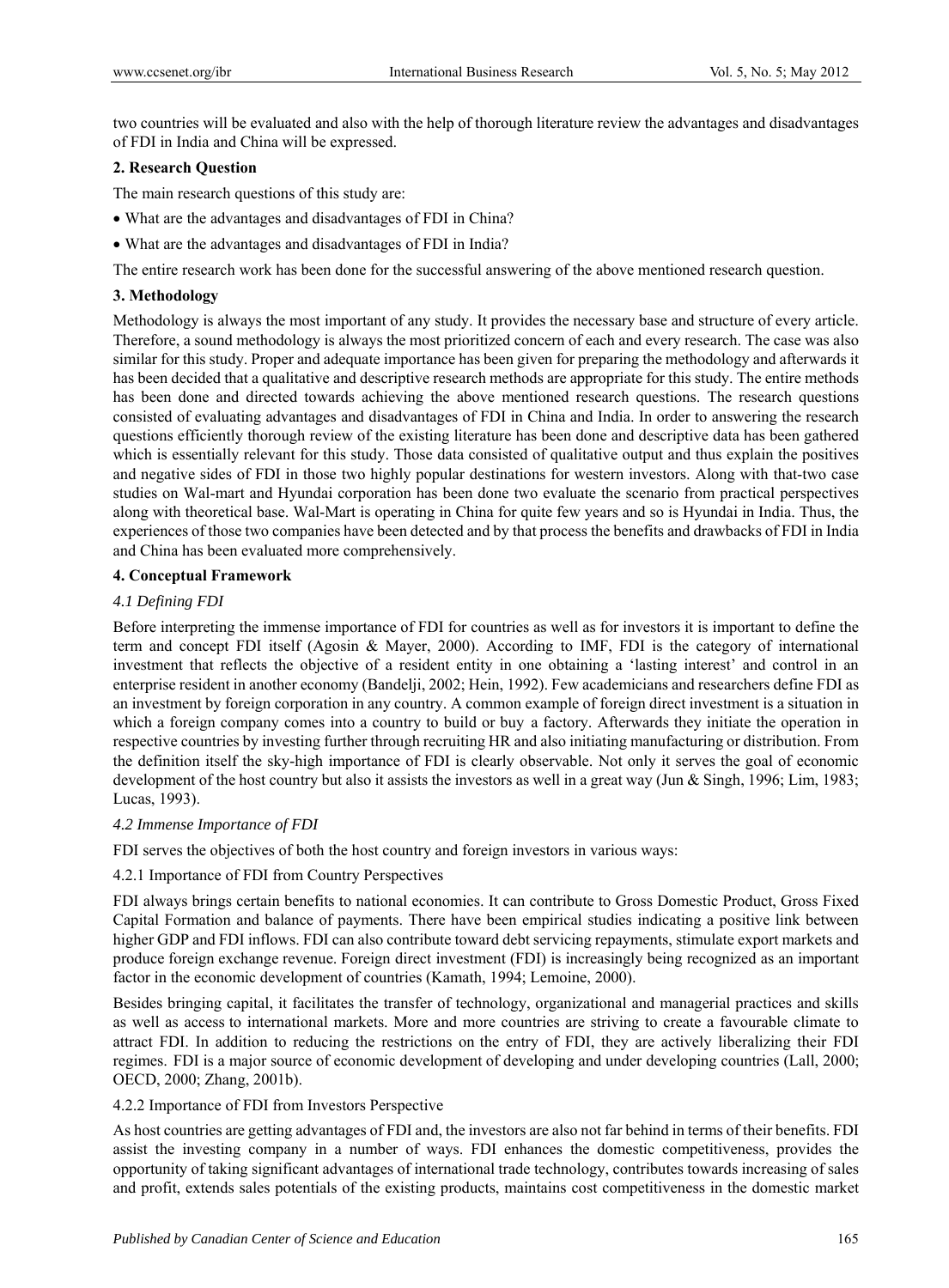set-up, enhances possibilities of business expansion, helps in the process of obtaining global market share, reduce the dependency on existing markets, and also stabilize seasonal market fluctuations (Oman, 2000; Rajan, 2005; Rao et al., 1999). The advantages of FDI have been successfully utilized by the global pioneer companies in almost every sector. In doing so the companies always look for the best possible destinations where they can put their money safely and also those places have the highest possibility of generating profits (Sharma, 2000; Smarzynska, 2002). Talking about suitable destinations for FDI reminds us about few emerging countries in this  $21<sup>ST</sup>$  century. Talking about emerging economies automatically shifts our focus towards two particular countries which are India and China. The advantages of FDI in China and India are the main theme and discussion point of this article (Thompson, 2002; Luo, 1998).

#### **5. Findings and Analysis**

#### *5.1 The Scenario of China*

Ever since China reformed its economy, understood the immense importance of FDI and also urged for foreign capital participation in the economy-the country has received remarkable amount of FDI since 1979. It has become the second largest recipient of FDI just behind the US and definitely the largest among the developing countries (Liu & Wei, 2001; Luo & Tan, 1997; Sun & Yu, 2002). The FDI in China becomes most popular since 1979 and it has received \$306 billion in between the next 20 years. That is attributed to few major incidences in that span of 20 years including the establishment of Special Economic Zones (SEZs). The government of China established four SEZs in Guangdong and Fujian provinces and offered special incentive policies for FDI in these SEZs. That make the movement of FDI in the country towards upward direction and the trend has not been changed yet (Wu & Strange, 2000; Zhang, 2001a). China's overall economic reform process and China's commitment to the open door policy and market-oriented economic reform, proved to be a success in gaining the confidence of foreign investors in China (Wu, 2000; China Statistic, 2000). The establishment of new enterprises such as new foreign funded and joint venture companies has been the main mode of absorbing FDI into China (Zhang, 2002; OECD, 1999; Luo, 1998).

As mergers and acquisitions have become the popular mode of global business venture, China is getting the attention of investors all over the globe. As of today almost 190 countries and 450 out of 500 leading top companies investing in China and the value of FDI is worth of 105.7 billion. What makes it possible? What are the advantages for the companies in investing in China? Let's find out (Chen, 1996; Zhang, 2002).

#### *5.2 Advantages of FDI in China*

5.2.1 The Immense Size and Growth of the Chinese Economy and Very Bright Prospects

Foreign companies which are market oriented, sets-up business ventures in order to serve the local market. Their goal is always directed towards serving the unexploited market. The market sizes, growth opportunities, purchasing power, degree of development in the host country are always the key factors for deciding the FDI destinations.

The bottom line is that the country which possesses larger market, greater opportunities for growth, has the highest chance of economic development-and will definitely attract more and more FDI. Considering these factors China is without any doubt the best location for investors to put their money (Andréosso-O'Callaghan & Cassidy, 2003; Branstetter & Feenstra, 1999). China has a population of 1.2 billion, with a vast potential for consumption. Companies consider the Chinese market as the largest one in the planet and in the last few years the purchasing power of the Chinese people also increased drastically. That makes it as the most suitable place for investing in the industries like chemicals, drinks, household electrical appliances, automobiles, electronics, and pharmaceutical industries and so on ( Clifford & Webb, 2003; Rajan et al., 2008; Lardy, 1994; Zhang, 2002).

#### 5.2.2 Resource Availability and Low Cost of Labour Force

The degree of availability of different sources including the land, labour and natural resources is always the key to attract more and more investors. One of the major advantages of company's get while they invest in China is its availability of all kinds of resources. The most significant one is the human resources. China is the largest country in the world in terms of population and as consequence of that it possesses rich source of labour in the globe. Along with that another advantage the companies get is the labour force is also available at relatively lower cost and it are also less than in Europe and the US by a great margin. The country is also very rich in energy resources. It has oil reserve and it is the largest producer of coal in the world. As with coal, China's electric power supply is sufficient and uninterrupted. Other major natural resources such as land, iron and other minerals are economically available (Head & Ries, 1996; Ta et al., 2000; Zhang, 2002; Cheng & Kwan, 2000).

## 5.2.3 Immense Development in Relevant Infrastructure

It is always the fact that availability of physical infrastructure greatly influences the decision of investment particularly in a foreign land. It is a great advantage for a company to go for investment in a place and country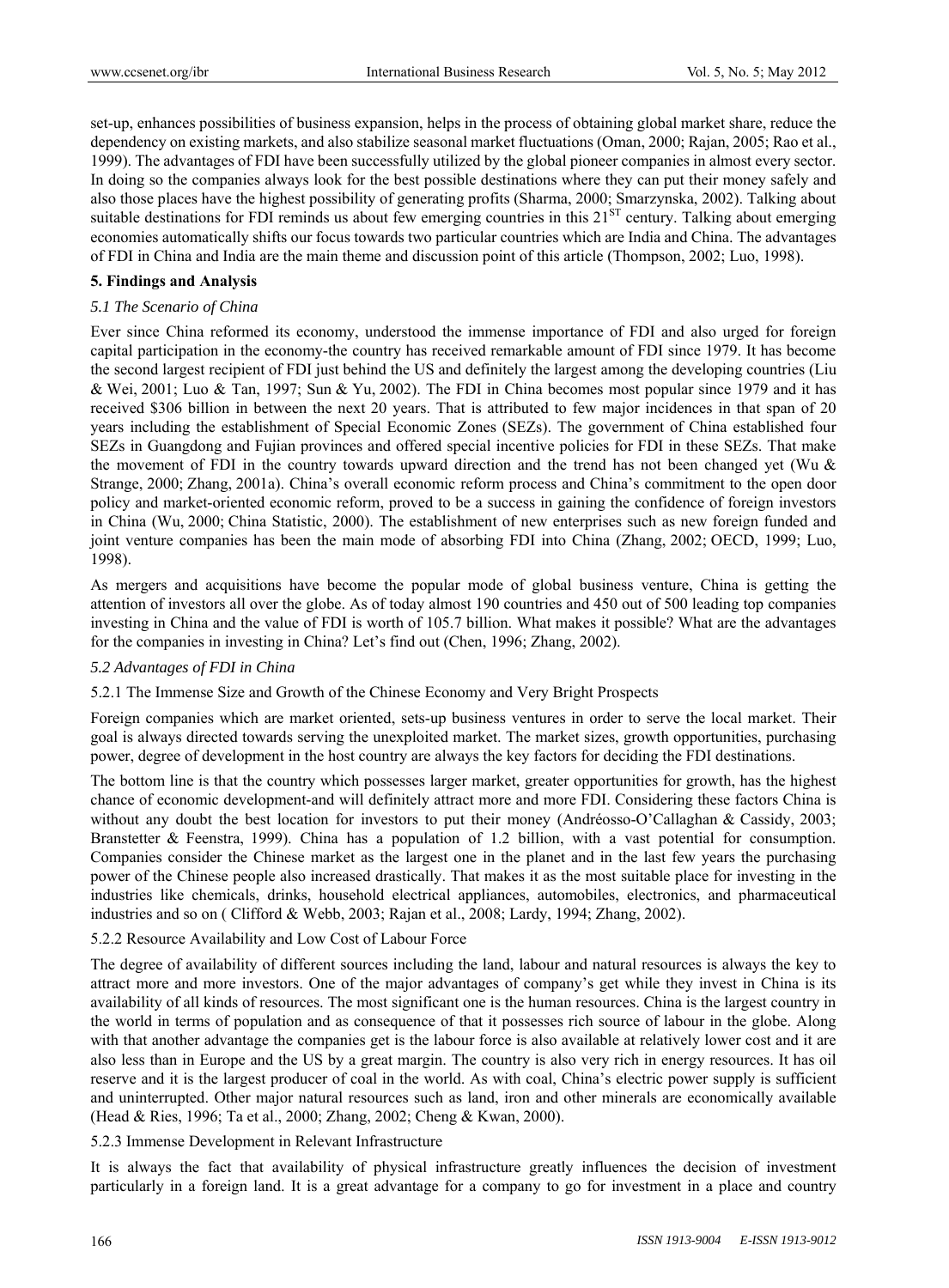which is very reach in infrastructural development. The more highways, railways and interior transport waterways are adjusted according to the size of host province, the more FDI inflows. Telecommunications services also play a major role. Empirical studies suggest that with these kinds of facilities are available a place will always be the perfect destination for foreign companies to go for FDI (Cheng & Kwan, 2000; Grub et al., 1990). Considering the case and scenario in China it can be concluded that all kinds of infrastructural facilities are available there and it is also up to the mark. That ensures great advantages for foreign companies to invest in China (Cheng & Kwan, 2000; Grub et al., 1990).

5.2.4 Openness to International Trade and Easy Access to International Markets

China has adopted the "export promotion development strategy" which was proven to be a remarkable step in attracting more FDI in the country. Together with export promotion policy, China has implemented economic reforms and open door policies and made efforts to promote trade by concluding several bilateral trade arrangements and adopted unilateral actions. There has been substantial progress in reducing tariff barriers. Along with this the country also implemented a series of other policies to attract more international investments in the country. Foreign investors always considers these issues as a major one in deciding their investment locations and China is definitely on top of their list by giving them above mentioned advantages (Andresosso - O'Callagham et al., 2003; Cheng & Kwan, 2000; Zhang, 2002).

## 5.2.5 Development and Alteration of the Regulatory Framework

In the process of attracting more FDI China adopted a more transparent and suitable business environment and regulatory framework. That provides the investor a great deal of advantages and makes them feel secure to put their money in China. The process of making such environment and regulatory framework includes amending a series of laws including the important ones for investors' likes regulations and provisions such as Equity Joint-venture Law and Contract. Alongside those the country also provided some huge advantages to the investors by relaxing some restraints. In addition China also restructures and reform the state owned enterprise and welcome the participation of foreign investors in that sector as well (World Bank, 2002; Zhang, 2001a; Zhang, 2002).

## 5.2.6 Investment Protection and Promotion

It is a remarkable fact that there has not been a single case of expropriation of foreign investment since China opened up to the outside world in 1979. In is really astonishing considering the political scenario and historical outset of China. The real case is that the Joint Venture Law was amended to hinder nationalization. This portrays the scenario of investment protection in China. Investors are really feeling safe and foreign investors are getting immense mental as well as political advantages. Another significant addition of investment protection was the "Contract Law" of 1999. It ensures legal rights of investors. It provided the legal rights of all parties while allowing them to determine their own remedies for dispute resolution and breach of contract and to promote foreign investment. Investors are also getting quite significance advantages due to some investment promotion campaign by China. It includes unique tax incentives for the Special Economic Zones of Shenzhen, Shantou, Zhuhai, Xiamen and Hainan, 14 coastal cities, dozens of development zones and designated inland cities. The country also established a number of free ports and related economic zones. The incentives are also available in the areas of significant reductions in national and local income taxes, land fees, import and export duties, and priority treatment in obtaining basic infrastructure services (World Bank, 2003; Xing, 2004; Wilson & Purushothamam, 2003; Zhang, 2002).

## *5.3 Disadvantages of FDI in China*

In spite of having huge advantage and also considered to be the one of the most perfect destination for foreign investors, China still has some areas of disadvantages for investors which are required to be addressed and certainly needed to be improved. China possesses a very low per capita income of people. The production capability is increasing but having a low per capita income makes periodical saturation in the country and makes life difficult for companies. China's disadvantages in terms of technology gaps and lack of labour qualification in some areas will also need to improve. Another major disadvantage in China is unequal investments in different sectors.

There is saturation in traditional sectors but not a lot of investments in chemical and automobile sectors. China still in this  $21<sup>ST</sup>$  century does not allow the foreign companies to owned 100% shares. There are still some barriers in the country in the areas of administrative enforcement and non-tariff measures. Even there are some changes are taking place, still works needed to be done improve the legal system which is appropriate for market economy. The existing legal basis, legislation procedure and operating mechanism have not yet fully shifted to the needs of market economy (Zhang & Felmingham, 2001; Te Velde, 2001; OECD, 2002; Mudambi, 1995; Zhang, 2002; Rongala, 2007).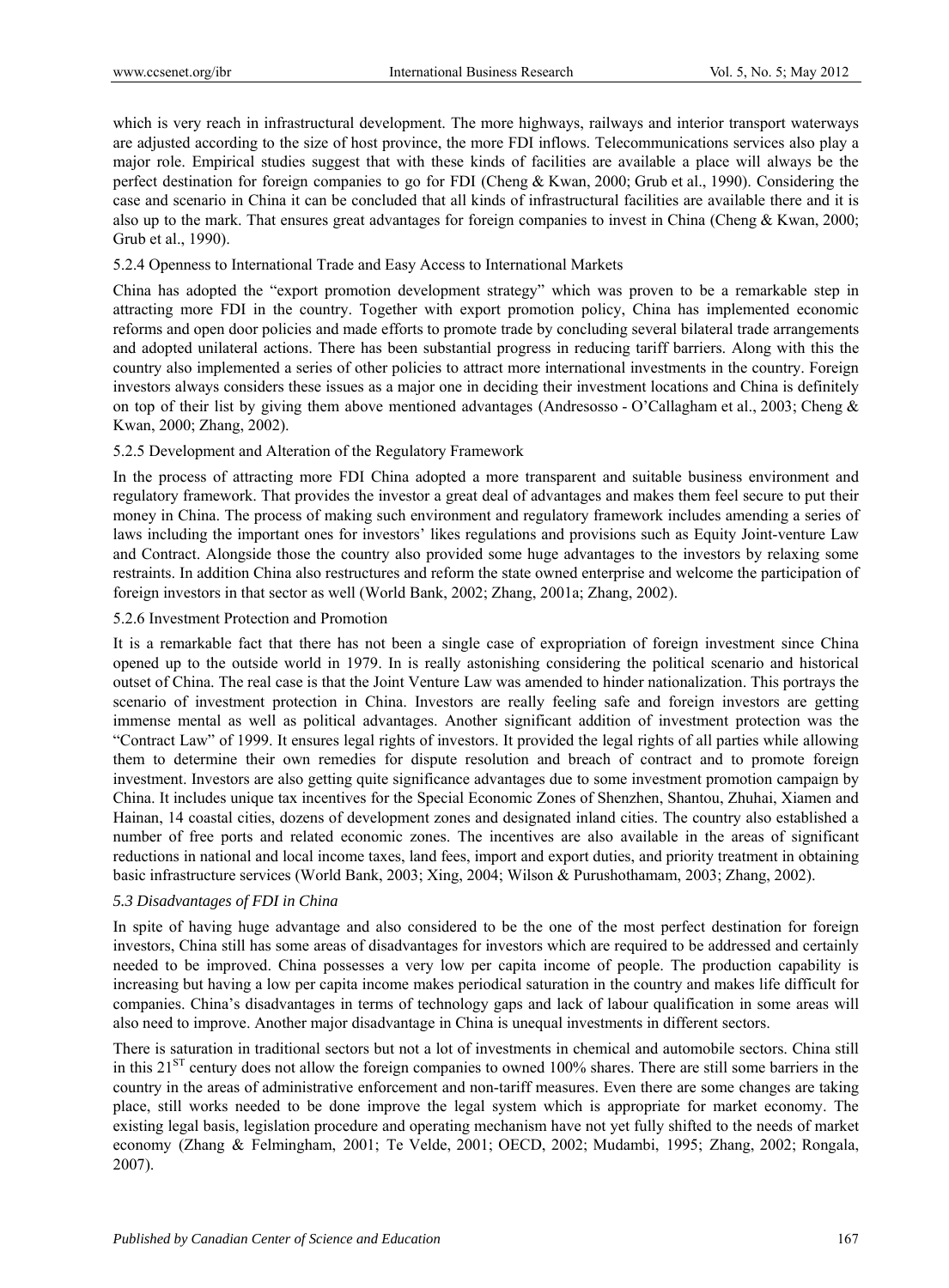## *5.4 The Case Study of Wal-Mart*

The scenario of investment climate over the years and also the advantages and disadvantages of FDI in China cannot be better explained than the operational experience and history of global retail giant Wal-Mart. Wal-Mart is the largest retail chain in the world with sales of around \$374.5 billion and in China it sales very diversified array of products starting from gasoline to orange to towel to power saws. It known as Sam's club in China and has more than 70 branches all over the huge country. Wal-Mart over the years has been able to go for this kind of diversification and expansion only because of the changing in Chinese regulatory and legal system. By Expanding in China Wal-Mart also find it easy to serve the markets close to China by using the China as they are local base (Bianco & Zellner, 2003; Biddle, 2004; Molin, 2004; Rock, 2001; Walmart, 2010).

Wal-Mart set their expansion strategy in China in 1994 and since then they never look back. They successfully implemented the localization strategy by conducting procurement in China. They were assisted by few good policy of Chinese government that boosting up the FDI in the country. As the company faced intense competition in domestic US market, huge Chinese market always served them as panacea for getting out if the business jinx. While the population in US is only 4% of world population the total population in China is 19.4%. That itself represents the picture of how immense benefit Wal-Marts obtained over the years by investing in China (Bianco & Zellner, 2003; Biddle, 2004; Molin, 2004; Rock, 2001; Walmart, 2010).

After becoming the member of WTO, in 2004 the Chinese government makes lot of regulation flexible and Wal-Mart got benefited by that as well. Wal-Mart's operation in China also was very profitable in terms of purchasing supplies. It purchase worth of \$18 billion from Chinese suppliers in 2010 and the price will be far more if they has to purchase it from US manufacturers. (Bianco & Zellner, 2003; Biddle, 2004; Molin, 2004; Rock, 2001; Walmart, 2010).

That represents the benefit they get by investing in China. The operation in China also assists the company in other areas such as, risk minimization, business growth, cheap labour cost, availability of diversified raw materials, energy resources etc (Bianco & Zellner, 2003; Biddle, 2004; Molin, 2004; Rock, 2001; Walmart, 2010).

Wal-Mart also faced few problems by operating in China. The per capita income of Chinese people is low and it remains a headache for consumer goods producing companies including Wal-Mart. Although they get cheap supplies but those are not as high quality compare to the US ones. Problems are also available in the areas of cultural differences and the perception of Chinese people about US companies. Due to that reason they always have to be on the edge of their seat to manage people and customers wisely. In spite of those few areas of concerns it can be concluded that, the journey of Wal-Mart in China is remarkable and praiseworthy (Bianco & Zellner, 2003; Biddle, 2004; Molin, 2004; Rock, 2001; Walmart, 2010).

## *5.5 The Scenario of India*

India considered as one of the most suitable place for foreign investors despite problem areas like bureaucratic hassle. The country presents a wide area of investment opportunities for the investors and increasingly promoting the country as the place to invest. Over the years it has not been able to attract foreign direct investment at the same pace of China, but the picture is improving for India. The investors cannot ignore India anymore which as the country ahs the potentiality to become third largest economy of the world within short span of time. It is also the second largest among emerging nations. India is also one of the few markets in the world which offers high prospects for growth and earning potential in practically all areas of business (Ahya & Sheth, 2006; Asher, 2007; World Bank, 2004; OECD, 1999)

## *5.6 Advantages of FDI in India*

# 5.6.1 Huge Market Size and a Fast Developing Economy

India is the second largest country in the world just behind China in terms of population. Currently the total population is about 1.2 billion. This huge population base automatically makes a huge market for the business operators to capture and also a major part of it is still can be considered as un-served or not yet been penetrated. Therefore FDI investors automatically get a huge market to capture and also ample opportunity to generate cash inflows at relatively quicker times. The economy of India is also moving at faster pace than most of the economy of the world and inhabitants of the country also obtaining purchasing power at the same rate (Athreye & Kapur, 2001; World Bank, 2004)

## 5.6.2 Availability of Diversified Resources and Cheap Labour Force

The huge advantage every company gets by investing in India is the availability of diversified resources. It is a country where different kinds of materials and technological resources are available. India is a huge country and has forest as well as mining and oil reserve as well. These are also coupled with availability of very cheap labour forces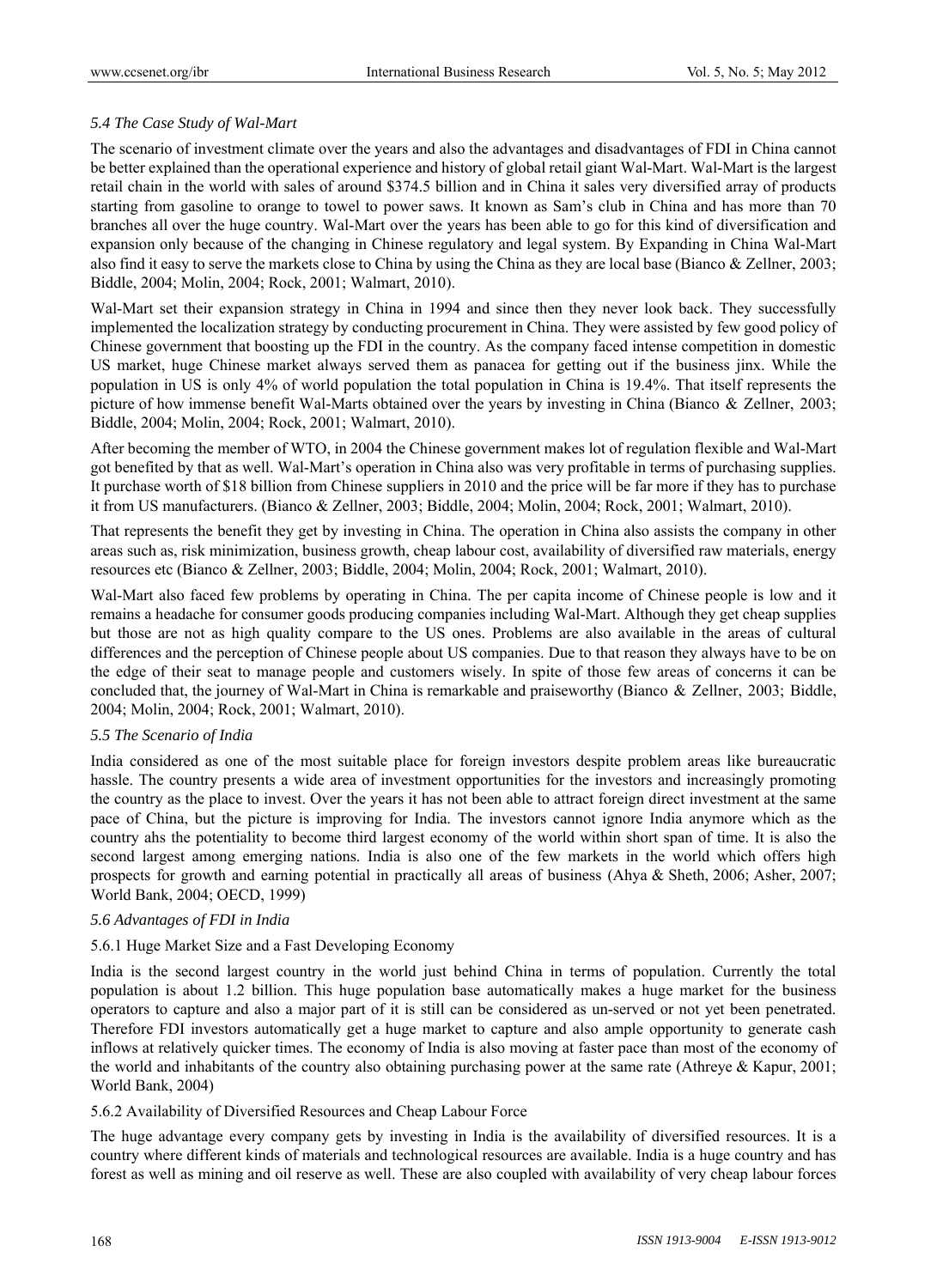at almost every parts of the country. From Mumbai which is in the west to Bengal which is in the east there is ample opportunity to set up business venture and location and most importantly labour is available at low cost (Bhandari & Tandon, 2002).

# 5.6.3 Increasing Improvement of Infrastructure

A lot of research study in India finds out that historically the country fails to attract a significant amount of FDI mainly because of problems in infrastructure. But the scenario is changing. The Indian government has taken huge projects in transportation and energy sectors to improve the case. The projects for developing road transport is worth of \$90 billion, for rail it has undertaken several projects each worth of \$20 million and for ports and airports the value of development projects is around \$ 80 billion. In addition the investment in energy development is worth of \$ 167 billion and investment in nuclear energy development is outside that calculation. These huge investments are changing the investment climate in the country and investors will benefit hugely by that (Department of Industrial Policy and Promotion, 2005; Dua & Rasheed, 1998).

## 5.6.4 Public Private Partnerships

Another significant advantage foreign investors experience in India today is the opportunities of PPP or Public private Partnership in different important sectors like energy, transportation, mining, oil industry etc. It is advantageous in several ways as it has eliminated the traditional tirade barriers and also joint venture with government is risk free up to the great extent (GOI, 2007; IMF, 2005; Nagaraj, 2003).

# 5.6.5 IT Revolution and English Literacy

Today the modern India considered to be one of the global leaders in IT. India has developed its IT sectors immensely in last few years and as of today many leading firms outsource their IT tasks in India. Because of IT advancement the firm which will invest in India will get cheap information access and IT capabilities as Indian firms are global leader. Along with that Indian youth are energetic and very capable in English language which is obligatory in modern business conduction. This capability gives India an edge over others. Foreign firms also find it profitable and worthy investment by recruiting Indian HR (GOI, 2006; GOI, 2007; IMF, 2005; Lall, 2002).

# 5.6.6 Openness towards FDI

Recently the Government of India has liberalized their policies in certain sectors, like Increase in the FDI limits in different sectors and also made the approval system far easier and accessible. Unlike the historical tradition, today for investing in India government approval do not require in the special cases of investing in various important sectors like energy, transportation, telecommunications etc (Economic Department, 2005; GOI, 2007; Nagaraj, 2003).

# 5.6.7 Regulatory Framework and Investment Protection

In the process of accelerating FDI in the country the government of India has make the regulatory framework lot more flexible. Now a day's foreign investors get different advantages of tax holiday, tax exemptions, exemption of service and central taxes. The government also opened few special economic zones and investors of those zones also get a lot of befits by investing money. Apart from that there are number of laws has been passed and executed for making the investments safe and secure for the foreign investors (IMF, 2005; Nagaraj, 2003; Planning Commission of India, 2002; World Bank, 2004).

# *5.7 Disadvantages of FDI in India*

Investing in India definitely has some negative sides as well. Most noticeably India considered as a huge market but a major portion of that is a lower and middle class person who still suffers from budget shortage. The infrastructure of the country also needs to be improved a lot and already it is under huge strain. There are also problems exists in the power demand shortfall, port traffic capacity mismatch, poor road conditions deal with an inefficient and sometimes still slow-moving bureaucracy. The huge market in India is an advantage but it is also very diverse in nature. India has 17 official languages, 6 major religions, and ethnic diversity as wide as all of Europe. This makes the tasks difficult for the companies to make appropriate product or service portfolio. India is not a member of the International Centre for the Settlement of Investment Disputes also not of the New York Convention of 1958. That make life bit difficult for the foreign investors. India still has a heavy regulation burden among other countries, for example the time taken to start business or to register a property is higher in India. Similarly, indirect taxes, entry-exit barriers and import duties have been major disadvantages (Nagaraj, 2003; Planning Commission of India, 2002; USITC, 2007; World Bank, 2004).

# *5.8 The Case Study of Hyundai Motor Corporation*

Emerging India in modern times prove to be one of the perfect destination for foreign investors to put their money and get expected return. Historical scenario reveals that a few numbers of foreign companies were really successful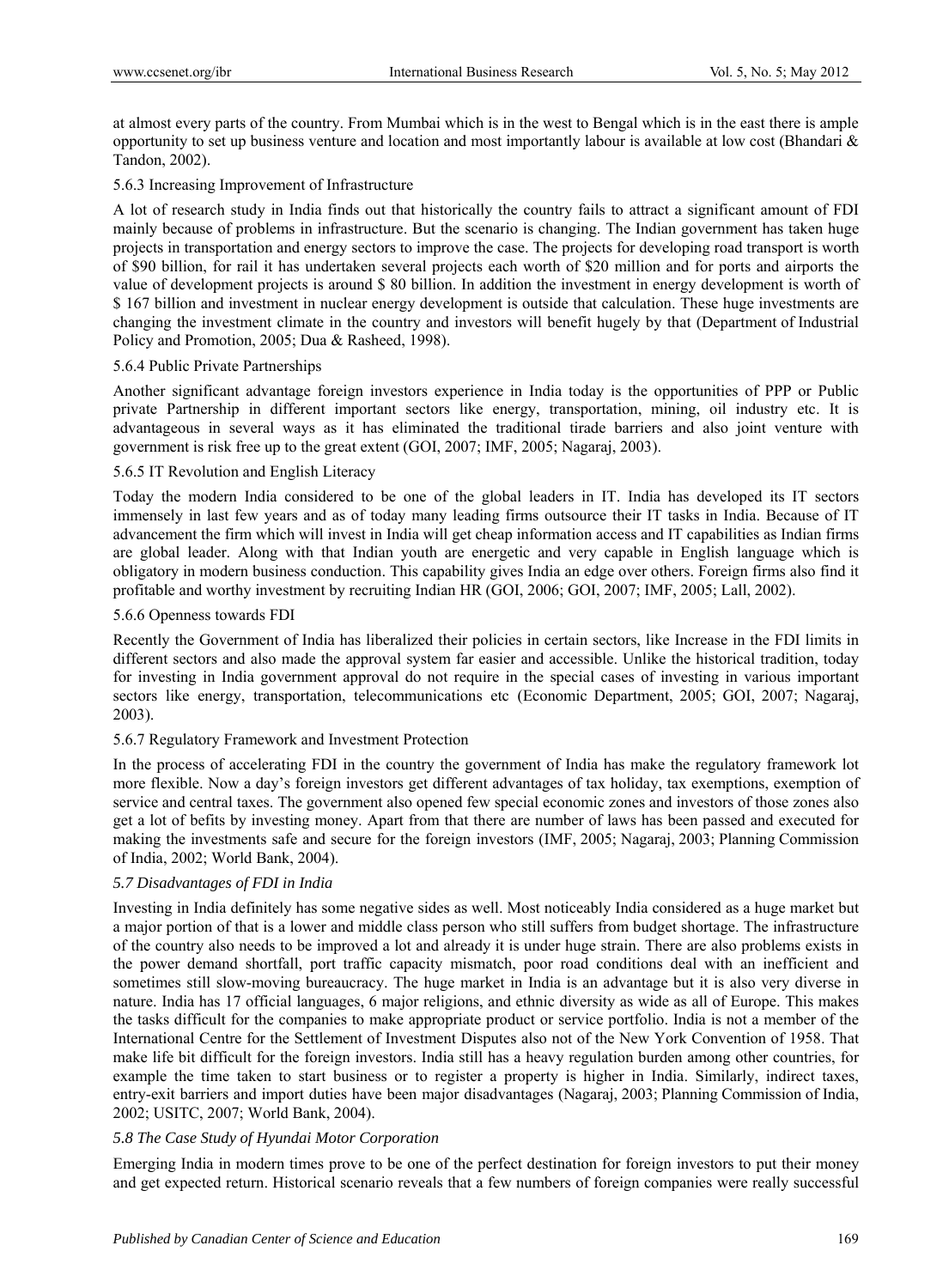in doing business in the country. Along the way they have faced few drawbacks but they were really efficient in keeping away those drawbacks and move along. The success of few Korean companies is remarkable in India. Ever since the Indian government reform the policy Korean companies have come up and make a lot of investment in India by forming joint ventures and also made few Greenfield investments in the sectors of automobiles, consumer goods and other sectors. The success of Korean companies mainly highlighted by three big companies Hyundai, LG and Samsung. Among those the case of Hyundai Motor Corporation is most remarkable and worth of noticing and analyzing (HMI, 2011).

The company manufactures 120000 cars annually in India and it is the second largest production base of Hyundai Motors only next best to the domestic one in Korea. That picture tells the whole story of the advantage the organization gets in investing in India. Apart from manufacturing, India is the second largest overseas market for the company after the US, where it sells 5, 00,000 cars a year. They only get this huge advantage because of a larger population base in India that always provides unlimited opportunity for growth. The operation of the company is bit different and it gets backed by the local authority. Unlike the most multinational companies of the world it invests in an aluminium foundry and also a transmission line so that it could increase indigenisation levels and cut costs.

As a result, HMI has achieved indigenisation levels of over 85 per cent. They exercise such R&D practice and it is also supported by the regulatory reform of the India (HMI, 2011).

Apart from market, development and regulatory advantages the company also benefited from forming joint venture with Indian companies and by that they get involved in very profitable Greenfield investment. Hyundai motors also allowed developing large industrial clusters in Chennai India and a huge manufacturing base. From that location they serve the demand of neighbouring markets like Bangladesh, Pakistan, Nepal, Srilanka and also of ASEAN countries (HMI, 2011).

FDI in India also helped the company in gaining local human resources and cheap labour costs. In India they also benefited by increasing demand of growing Indian economy and people interest of having car in their property base. Hyundai motors huge success in India also rooted into the fact that India is proved to be one of the most convenient place for investing specially considering its very bright future prospects and un-served market to capture (HMI, 2011).

The journey of Hyundai motors in India is always not smooth, though. Over the years it has to deals with problems like labour dispute, energy shortage, bureaucratic hassles etc. But even considering those issues the advantages outweigh the disadvantages by great margin (HMI, 2011).

## **6. Conclusion**

In this hyper competitive and ever changing business environment no business organization is certain about tomorrow. That forces them to look for new destination and new market to capture. The emerging market of China and India without any doubt poses suitable choice for those companies. Huge population and huge countryside is certainly making those places even more attractive. There are several benefits in investing in those two countries like-very bright future, cheap labor and raw materials, sound infrastructure, huge market availability. Easiness in regulatory framework, efficient human resources, investment protect and also efficient promotion mechanisms. However, factors like absence of market economy in China and hugely diversified culture in India make life bit difficult for the operators, but the benefits are overwhelming in compare to drawbacks. That is the prime reason why these two destinations will keep attracting foreign investors and will remain as the most attractive paces to put the money and earn future dividend. The experience of Wal-mart in China and Hyundai Motor Coporation in India also reveals the same picture and thus supports the above mentioned conclusion (Chen et al., 1995; Brewer, 1993; Agarwal  $\&$ Ramaswami, 1992; Lipsey, 2000).

## **References**

Agarwal, S., & Ramaswami, S. N. (1992). Choice of foreign market entry mode: Impact of ownership, location and internalisation factors. *Journal of International Business Studies, 23*, 11-19. http://dx.doi.org/10.1057/palgrave.jibs.8490257

Agosin, M., & Mayer, R. (2000). Foreign investment in developing countries: Does it crowd in domestic investment?. *Discussion Paper* No.146, UNCTAD, Geneva.

Ahya, C., & Sheth, M. (2006). India Economics - SEZ Rush: 267 and Count in. *Morgan Stanley Research Asia-Pacific, 5*(7), 23-38.

Alfaro, L., Chanda, A., Kalemi-Ozcan, S., & Sayek, S. (2004). FDI and economic growth: The role of local financial markets. *Journal of International Economics, 64*, 89-112. http://dx.doi.org/10.1016/S0022-1996(03)00081-3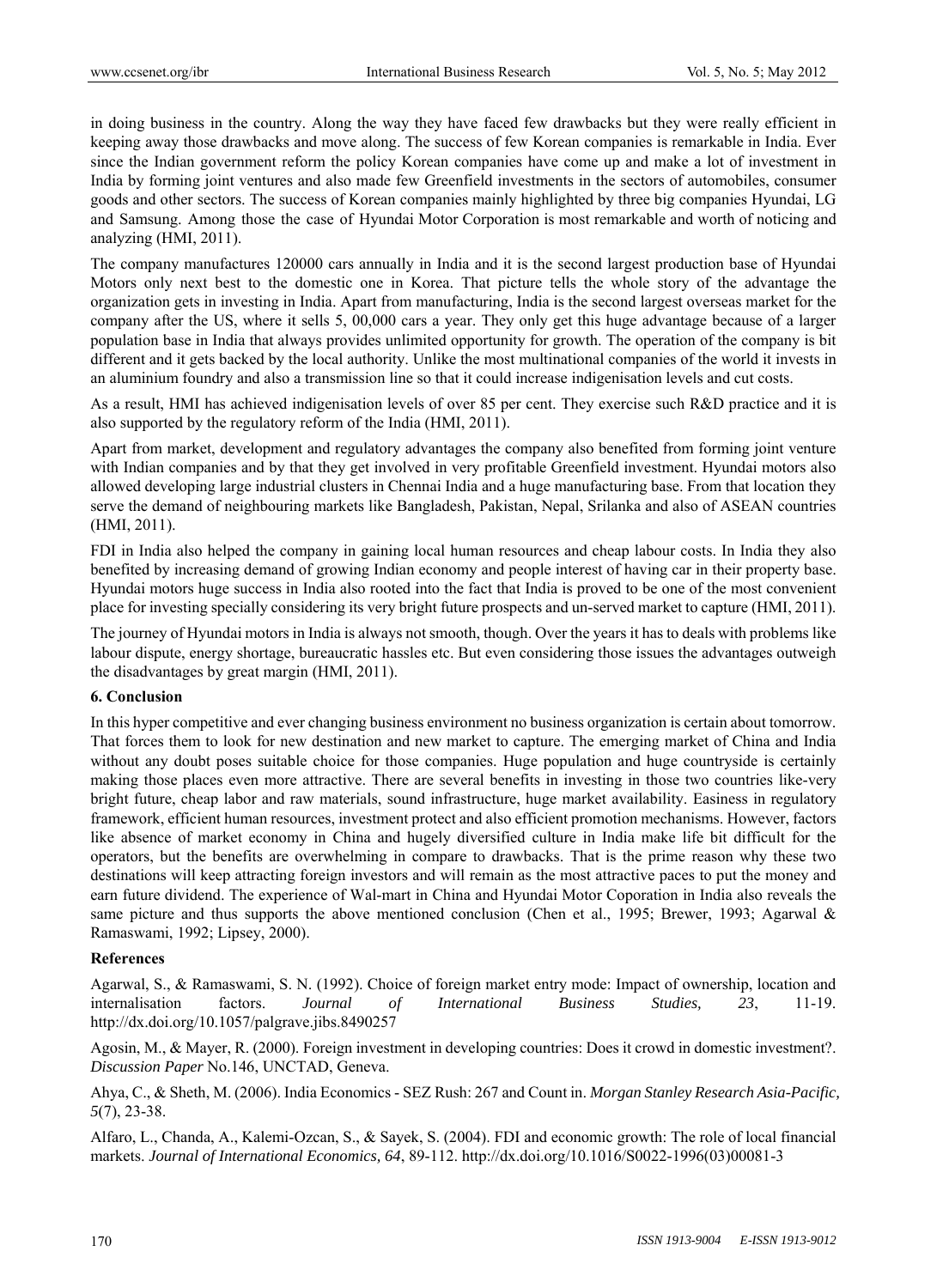Andréosso-O'Callaghan, B., & Cassidy, J. F. (2003). Spatial determinants of Japanese FDI in China. *Working Paper*, University of Limerick.

Andresosso - O'Callagham, B., & Wei, X. (2003). EU FDI in China: Locational determinants and its role in China's hinterland. Proceedings of *the 15th Annual Conference of the Association for Chinese Economics Studies*, Austra (ACESA).

Asher, M. G. (2007). India's Rising Role in Asia. http://www.spp.nus.edu.sg/wp/wp0701b.pdf.

Athreye, S., & Kapur, S. (2001). Private foreign investment in India: Pain or Panacea?. *The World Economy, 24*, 399-424. http://dx.doi.org/10.1111/1467-9701.00362

Balasubramanyan, V. N., Salisu, M., & Sapsford, D. (1996). Foreign direct investment and growth in EP and IS countries. *Economic Journal, 106*, 92-105. http://dx.doi.org/10.2307/2234933

Bandelji, N. (2002). Embedded economics: Social relations as determinants of foreign direct investment in Central and Eastern Europe. *Social Forces, 81*(2), 409-44.

Bhandari, L., Gokarn, S., & Tandon, A. (2002). Background Paper: Reforms and foreign direct investment in India. *DRC working papers*, 4. Centre for New Emerging Markets, London Business School, 1-23.

Bianco, A., & Zellner, W. (2003). Is Wal-Mart too powerful?. *Business Week*, (3852), p.100.

Biddle, R. (2004). Wal-Mart: Bully or Benefactor? *Megachain an Economic Godsend in Many Areas Daily News*, pV1.

Birkinshaw, J. (2000). Upgrading of industry clusters and foreign investment. *International Studies of Management and Organisation, 30*(2), 93-113.

Borensztein, E., De Gregorio, J., & Lee, J. (1995). How does foreign direct investment affect growth. *Journal of International Economics, 45*, 115-135. http://dx.doi.org/10.1016/S0022-1996(97)00033-0

Branstetter, L., & Feenstra, R. (1999). Trade and foreign direct investment in China: A political economy approach. *NBER Working Paper* No. 7100.

Brewer, T. L. (1993). Government policies, market imperfections, and foreign direct investment. *Journal of International Business Studies, 24*, 101-120. http://dx.doi.org/10.1057/palgrave.jibs.8490227

Chang, S-J., & Rosenzweig, P. M. (2001). The choice of entry mode in sequential foreign direct investment. *Strategic Management Journal, 22*, 747-776. http://dx.doi.org/10.1002/smj.168

Chen, C. H. (1996). Regional determinants of foreign direct investment in mainland China. *Journal of Economic Studies, 23*, 18-30. http://dx.doi.org/10.1002/smj.168

Chen, C., Chang, L., & Zhang, Y. (1995). The role of foreign direct investment in China's Post-1978 economic development. *World Development*, 23, 691-703. http://dx.doi.org/10.1016/0305-750X(94)00143-M

Cheng, L. K., & Kwan, Y. K. (2000). What are the determinants of the location of foreign direct investment? The Chinese experience. *Journal of International Economics, 51*, 379-400. http://dx.doi.org/10.1016/S0022-1996(99)00032-X

China Statistics. (2000). *A Statistical Survey of China*. Beijing: China Statistical Information and Consultancy Services Centre.

Chung, W. (2001). Mode, size, and location of foreign direct investments and industry markups. *Journal of Economic & Organisation, 45*, 185-211.

Clifford, M. L., & Webb, A. (2003). The rush is on - for 'The biggest market in Asia'-China opens up to foreign banks and fund managers. *Business Week, 3*(11), 15-29.

Daisuke, H. (2008). Japan's Outward FDI in the Era of Globalization. In R.S. Rajan, R. Kumar and N. Vargill (Eds), *New Dimensions of Economic Globalization: Surge of Outward FDI from Asia* (Chapter 4). World Scientific Press.

Department of Industrial Policy and Promotion. (2005). *Foreign Direct Investment-Policy & Procedures*. New Delhi: Government of India. Available at http://dipp.nic.in/manual/manual\_03\_05.pdf. Internet.

Dua, P., & Rasheed, A. I. (1998). Foreign direct investment and economic activity in India. *Indian Economic Review, 33*, 153-168.

Dunning, J. H. (2002). Determinants of foreign direct investment: Globalisation induced changes and the role of FDI policies. *World Investment Prospects, Economist Intelligence Unit*, pp 1-15.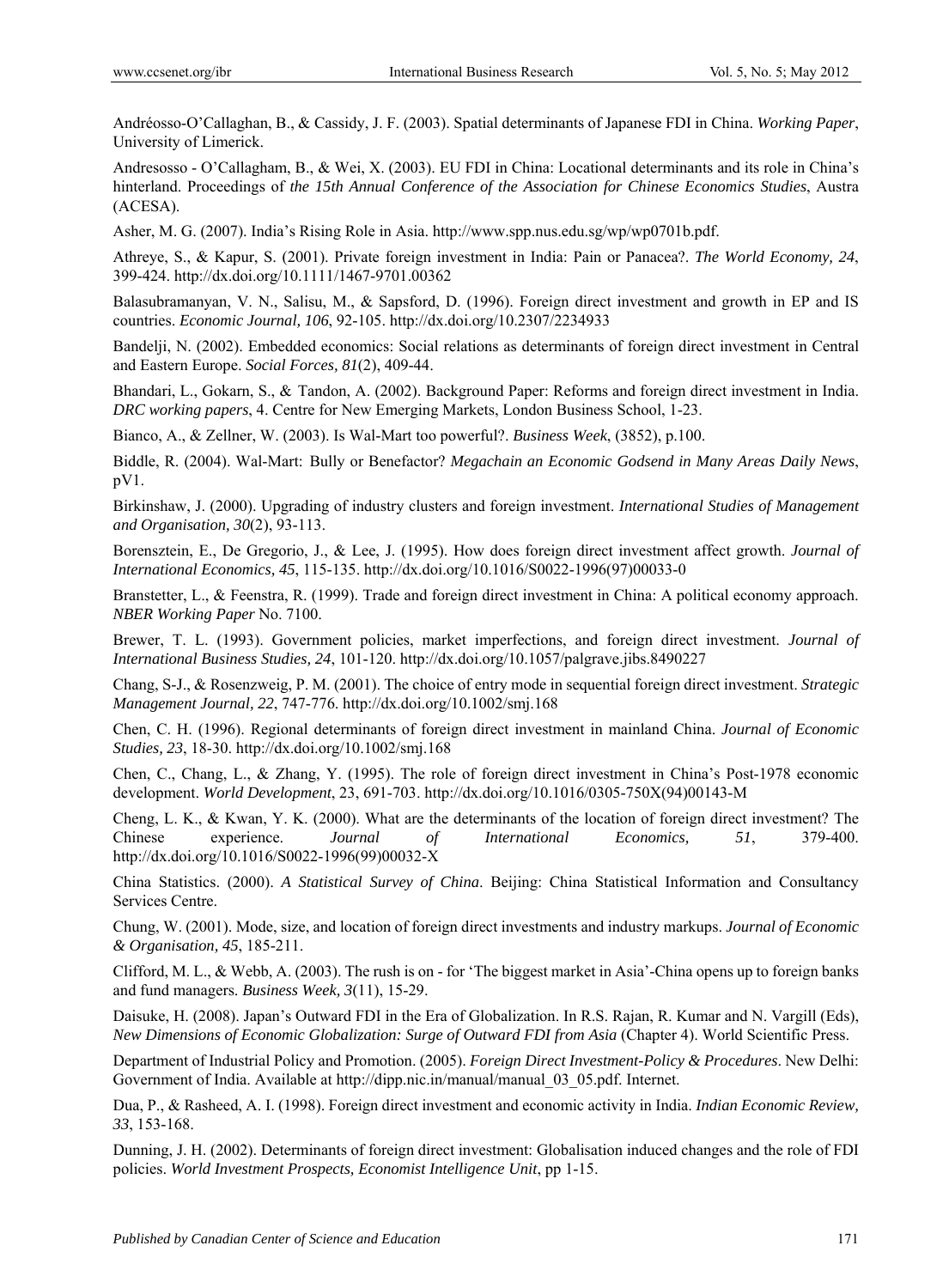Economic Department, Ministry of Finance & Company Affairs. (2005). *Economic Survey*. New Delhi: Ministry of Finance & Company Affairs, Government of India.

Government of India (GOI). (2006). *Foreign Direct Investment Policy*. Ministry of Commerce and Industry, Department of Industrial Policy and Promotion.

Government of India (GOI). (2007). *FDI Statistics.* Ministry of Commerce & Industry, Department of Industrial Policy and Promotion.

Grub, P. G., Lin, J. H., & Xia, M. (1990). Foreign investment in China: a study and analysis of factors influencing the attitudes and motivations of US firms. In A. R. Neghandi and P. Schran (Eds), *China and India: Foreign Investment and Economic Relations* (pp. 83-99). New York: JAI Press.

Head, K., & Ries, J. (1996). Inter-city competition for foreign investment: static and dynamic effects of China's incentive areas. *Journal of Urban Economics, 40*, 38-46. http://dx.doi.org/10.1006/juec.1996.0022

Hein, S. (1992). Trade strategy and the dependency hypothesis: a comparison of policy, foreign investment and economic growth in Latin America and East Asia. *Economic Development and Cultural Change, 40*, 495-521. http://dx.doi.org/10.1086/451958

HMI. (2011). retrieved from http://www.hyundai.com/in/en/main/

IMF. (2005). *India: Selected Issues*. IMF Country Reports No.05/87, IMF, Chapter 3.

Jun, K. W., & Singh, H. (1996). The determinants of foreign direct investment in developing countries. *Transnational Corporations, 5*, 67-105.

Kamath, S. J. (1994). Foreign direct investment in a centrally planned developing economy: The Chinese case. *Economic Development and Cultural Change, 39*, 107-130.

Lall, S. (2000). FDI and Development: Policy and Research Issues in the Emerging Context. *Working Paper* No.43, Queen Elizabeth House, University of Oxford, p. 28.

Lall, S. (2002). Linking FDI and technology development for capacity building and strategic competitiveness. *Transnational Corporations, 11*, 39-88.

Lardy, N. (1994). *China in the World Economy*. Washington, DC: Institute for International Economics. http://dx.doi.org/10.1086/451856

Lemoine, F. (2000). FDI and opening up the chinese economy. *Working Paper* No.2000-11, CEPII, Paris.

Lim, D. (1983). Fiscal incentive and direct foreign investment in less developed countries. *The Journal of Development Studies, 19*, 207-12. http://dx.doi.org/10.1080/00220388308421859

Lipsey, R. (2000). Inward FDI and economic growth in developing countries. *Transnational Corporations, 9*, 67-95.

Liu, X., Wang, C., & Wei, Y. (2001). Causal links between foreign direct investment and trade in China. *China Economic Review, 12*, 190-202. http://dx.doi.org/10.1016/S1043-951X(01)00050-5

Lucas, R. (1993). On the determinants of direct foreign investment: Evidence from East and Southeast Asia. *World Development, 21*, 391-406. http://dx.doi.org/10.1016/0305-750X(93)90152-Y

Luo, Y. (1998). *International Investment Strategies in the People's Republic of China*. Aldershot: Ashgate.

Luo, Y., & Tan, J. J. (1997). How much does industry structure impact foreign direct investment in China?. *International Business Review, 6*, 337-359. http://dx.doi.org/10.1016/S0969-5931(97)00009-7

Molin, D. (2004). A bullish Wal-Mart: Targeting New Countries, Smaller Formats. Retrieved from http;//0web3.infotrac.galegroup.com.bianca.penlib.du.edu/itw/infomark/.

Nagaraj, R. (2003). Foreign direct investment in India in the 1990s: Trends and issues. *Economic and Political Weekly, 38*(17), 1701-12.

OECD. (1999). Conference on foreign direct investment and the environment. Summary of the discussion. Emerging market origin effects. *Journal of Marketing Research, 37*(3), 309-317.

OECD. (2000). Main determinants and impacts of foreign direct investment on China's economy. *Working papers on International Investment*. <http://www.oecd.org/dataoecd/57/23/1922648.pdf> Accessed on 8th Mar. 2004.

Oman, C. (2000). *Policy Competition for Foreign Direct Investment: A Study of Competition among Governments to Attract FDI*. Paris: OECD Development Centre.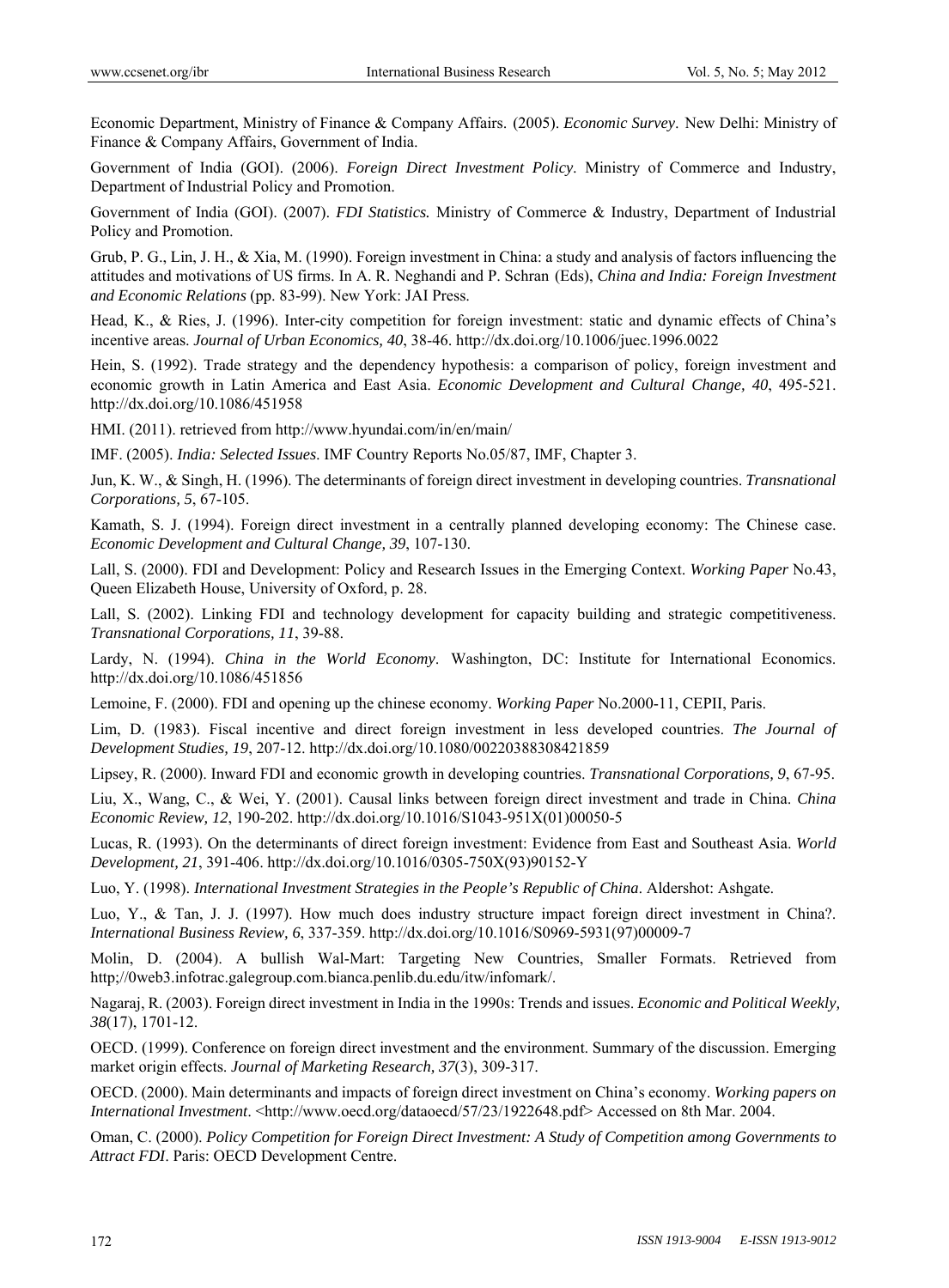Organisation of Economic Cooperation and Development (OECD). (2002). *Foreign Direct Investment for Development: Maximising Benefits, Minimising Costs*. Paris: OECD, Chapters 1 and 3.

Planning Commission of India. (2002). Report of the steering group on foreign direct investment: Foreign investment India. *Government report*, p. 11. New Delhi.

Rajan, R. S. (2005). FDI, trade and the internationalization of production in the Asia- Pacific Region. *Asia-Pacific Trade and Investment Review, 1*, 3-26.

Rajan, R. S., & Rongala, S. (2007). *Asia in the Global Economy: Finance, Trade and Investment* (Chapter 14). World Scientific Press.

Rajan, R. S., Kumar, R., & Vargill, N. (2008). *New Dimensions of Economic Globalization: Surge of Outward FDI from Asia*. World Scientific Press.

Rao, K. S. C., Murthy, M. R., & Ranganatan, K. V. K. (1999). Foreign direct investments in the post-liberalisation period: An overview. *Journal of Indian School of Political Economy, 11*(4), 423-54.

Rock, J. (2001). Can Wal-Mart succeed in foreign soil?. *Weekly Corporate Growth Report*, (1158), p.11537.

Sharma, K. (2000). Export growth in India: Has FDI played a role?. *center discussion paper* No 816, Economic Growth Centre, Yale University. pp. 1-21.

Smarzynska, B. K. (2002). Composition of foreign direct investment and protection of intellectual property rights: Evidence from transition economies. *Policy Research*. http://dx.doi.org/10.1596/1813-9450-2786

Sun, Q., Tong, W., & Yu, Q. (2002). Determinants of foreign direct investment across China*. Journal of International Money and Finance, 21*, 79-113. http://dx.doi.org/10.1016/S0261-5606(01)00032-8

Ta, H-P., Choo, H-L., & Sum, C-C. (2000). Transportation concerns of foreign firms in China. *International Journal of Physical Distribution & Logistics Management, 30*, 35-54. http://dx.doi.org/10.1108/09600030010307975

Te Velde, D. W. (2001). The World Bank (February). *Policies Towards Foreign Direct Investment in Developing Countries: Emerging Issues and Outstanding Issues*. London: Overseas Development Institute.

Thompson, E. R. (2002). Clustering of foreign direct investment and enhanced technology transfer: Evidence from Hong Kong garment firms in China. *World Development, 30*(5), 873-89. http://dx.doi.org/10.1016/S0305-750X(02)00009-8

U.S. International Trade Commission (USITC). (2007). Competitive conditions for foreign direct investment in India. *Staff Research Study*, Office of Industries, Publication 3931.

Walmart. (2010). www.wal-martchina.com/english/index.htm

Wilson, D., & Purushothamam, R. (2003). Dreaming with BRICs: The path to 2050. *Global Economics Paper* No.99, Goldman Sachs.

World Bank. (2002). *Global Economic Prospects and the Developing Countries 2002*. Washington, DC: The World Bank.

World Bank. (2003). *Global Economic Prospects and the Developing Countries 2003*. Washington, DC: The World Bank.

World Bank. (2004). *India: Investment Climate and Manufacturing Industry*. Washington, DC: World Bank.

Wu, X., & Strange, R. (2000). The location of foreign insurance companies in China. *International Business Review, 9*, 383-398. http://dx.doi.org/10.1016/S0969-5931(00)00007-X

Wu, Y. (2000). Measuring the performance of foreign direct investment: a case study of China. *Economic Letters, 66*, 143-150. http://dx.doi.org/10.1016/S0165-1765(99)00225-6

Xing, Y. Q. (2004). Japanese FDI in China: Trend, structure, and the role of exchange rates. International Development Program, International University of Japan, Yamato-machi, Niigata-ken. <http://www.iuj.ac.jp/faculty/xing/papers/FDI\_JC\_xing.pdf> accessed on 7th Mar. 2004.

Zhang, K. H. (2001a). What attracts foreign multinational corporations to China?. *Contemporary Economic Policy, 19*(3), 336-346. http://dx.doi.org/10.1093/cep/19.3.336

Zhang, K. H. (2001b). How does foreign direct investment affect economic growth in China?. *Economics of Transition, 9*(3), 679-693. http://dx.doi.org/10.1111/1468-0351.00095

Zhang, K. H. (2002). Why does China receive so much foreign direct investment?. *China & World Economy, 3*, 49-57.